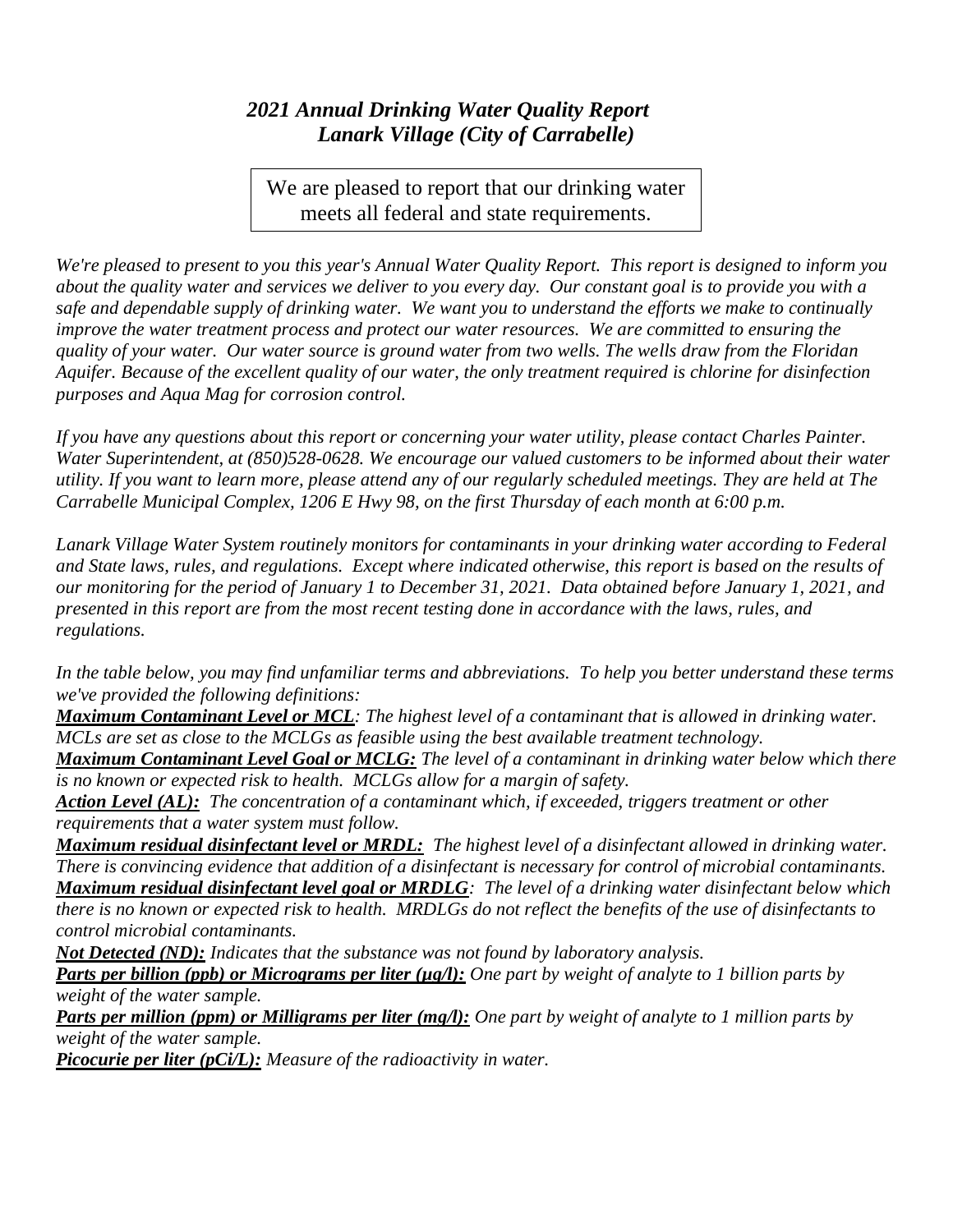## **2021 CONTAMINANTS TABLE**

| Dates of<br><b>Contaminant and Unit</b><br>sampling<br>of Measurement<br>(mo./yr.) |                                 | <b>MCL</b><br><b>Violation</b><br>Y/N | Level<br><b>Detected</b>              | Range of<br><b>Results</b> | <b>MCLG</b>                | <b>MCL</b>           |                                                      | <b>Likely Source of Contamination</b> |                                                                                                  |  |
|------------------------------------------------------------------------------------|---------------------------------|---------------------------------------|---------------------------------------|----------------------------|----------------------------|----------------------|------------------------------------------------------|---------------------------------------|--------------------------------------------------------------------------------------------------|--|
| <b>Inorganic Contaminants</b>                                                      |                                 |                                       |                                       |                            |                            |                      |                                                      |                                       |                                                                                                  |  |
| March-21<br>Barium (ppm)                                                           |                                 |                                       | N                                     | 0.025                      | <b>NA</b>                  | $\overline{c}$       | $\overline{2}$                                       |                                       | Discharge of drilling wastes;<br>discharge from metal refineries;<br>erosion of natural deposits |  |
| Sodium (ppm)                                                                       | March-21                        |                                       | N                                     | 12                         | <b>NA</b>                  | <b>NA</b>            | 160                                                  |                                       | Salt water intrusion, leaching from<br>soil                                                      |  |
| <b>Stage 2 Disinfectants and Disinfection By-Products</b>                          |                                 |                                       |                                       |                            |                            |                      |                                                      |                                       |                                                                                                  |  |
| <b>Contaminant and</b><br>Unit of<br><b>Measurement</b>                            | Dates of<br>sampling<br>(mo/yr) |                                       | <b>MCL</b><br><b>Violation</b><br>Y/N | Level<br><b>Detected</b>   | Range of<br><b>Results</b> | <sub>0</sub> r       | <b>MCLG</b><br>MCL or<br><b>MRDL</b><br><b>MRDLG</b> |                                       | <b>Likely Source of</b><br><b>Contamination</b>                                                  |  |
| Chlorine (ppm) -<br>Stage 1                                                        | Jan-Dec 21                      |                                       | N                                     | 1.57                       | $0.83 - 1.9$               | <b>MRDLG</b><br>$=4$ |                                                      | $MRDL =$<br>4.0                       | Water additive used to<br>control microbes                                                       |  |
| Haloacetic Acids<br>$(HAA5)$ (ppb)                                                 | $Jul-21$                        |                                       | N                                     | 14.49                      | <b>NA</b>                  | <b>NA</b>            |                                                      | $MCL=60$                              | By-product of drinking<br>water disinfection                                                     |  |
| Total<br>Trihalomethanes<br>(TTHM)(ppb)                                            | $Jul-21$                        |                                       | N                                     | 23.91                      | <b>NA</b>                  | <b>NA</b>            |                                                      | $MCL=80$                              | By-product of drinking<br>water disinfection                                                     |  |

## **Lead and Copper (Tap Water)**

| <b>Contaminant</b>                | Dates of              | AL                     | 90th                        | No. of sampling           |             | AL                |                                                                                                              |  |
|-----------------------------------|-----------------------|------------------------|-----------------------------|---------------------------|-------------|-------------------|--------------------------------------------------------------------------------------------------------------|--|
| and Unit of<br><b>Measurement</b> | sampling<br>(mo./yr.) | <b>Exceeded</b><br>Y/N | Percentile<br><b>Result</b> | sites exceeding<br>the AL | <b>MCLG</b> | (Action<br>Level) | <b>Likely Source of Contamination</b>                                                                        |  |
| Copper (tap<br>water) (ppm)       | Jun-Sep $20$          | N                      | 0.1                         | $0$ of $10$               | 1.3         | 1.3               | Corrosion of household plumbing<br>systems; erosion of natural deposits;<br>leaching from wood preservatives |  |
| Lead (tap water)<br>(ppb)         | Jun-Sep $20$          | N                      |                             | $0$ of $10$               |             | 15                | Corrosion of household plumbing<br>systems, erosion of natural deposits                                      |  |

## **Radioactive Contaminants**

| <b>Contaminant and Unit</b><br>of Measurement       | Dates of sampling<br>(mo/vr) | <b>MCL</b><br>Violation<br>Y/N | Level<br><b>Detected</b> | Range of<br><b>Results</b> | <b>MCLG</b> | <b>MCL</b> | <b>Likely Source of</b><br><b>Contamination</b> |
|-----------------------------------------------------|------------------------------|--------------------------------|--------------------------|----------------------------|-------------|------------|-------------------------------------------------|
| Alpha emitters $(pCi/L)$                            | $Feb-18$                     | N                              | 1.2                      | NA                         |             | 15         | Erosion of natural<br>deposits                  |
| Radium $226 + 228$ or<br>combined radium<br>(pCi/L) | Feb-18                       | N                              | 0.5                      | NA                         |             |            | Erosion of natural<br>deposits                  |

*If present, elevated levels of lead can cause serious health problems, especially for pregnant women and young children. Lead in drinking water is primarily from materials and components associated with service lines and home plumbing. City of Carrabelle is responsible for providing high quality drinking water, but cannot control the variety of materials used in plumbing components. When your water has been sitting for several hours, you can minimize the potential for lead exposure by flushing your tap for 30 seconds to 2 minutes before using water for drinking or cooking. If you are concerned about lead in your water, you may wish to have your water tested. Information on lead in drinking water, testing methods, and steps you can take to minimize exposure is available from the Safe Drinking Water Hotline or at http://www.epa.gov/safewater/lead.*

*The sources of drinking water (both tap water and bottled water) include rivers, lakes, streams, ponds, reservoirs, springs, and wells. As water travels over the surface of the land or through the ground, it dissolves naturally occurring minerals and, in some cases, radioactive material, and can pick up substances resulting from the presence of animals or from human activity.*